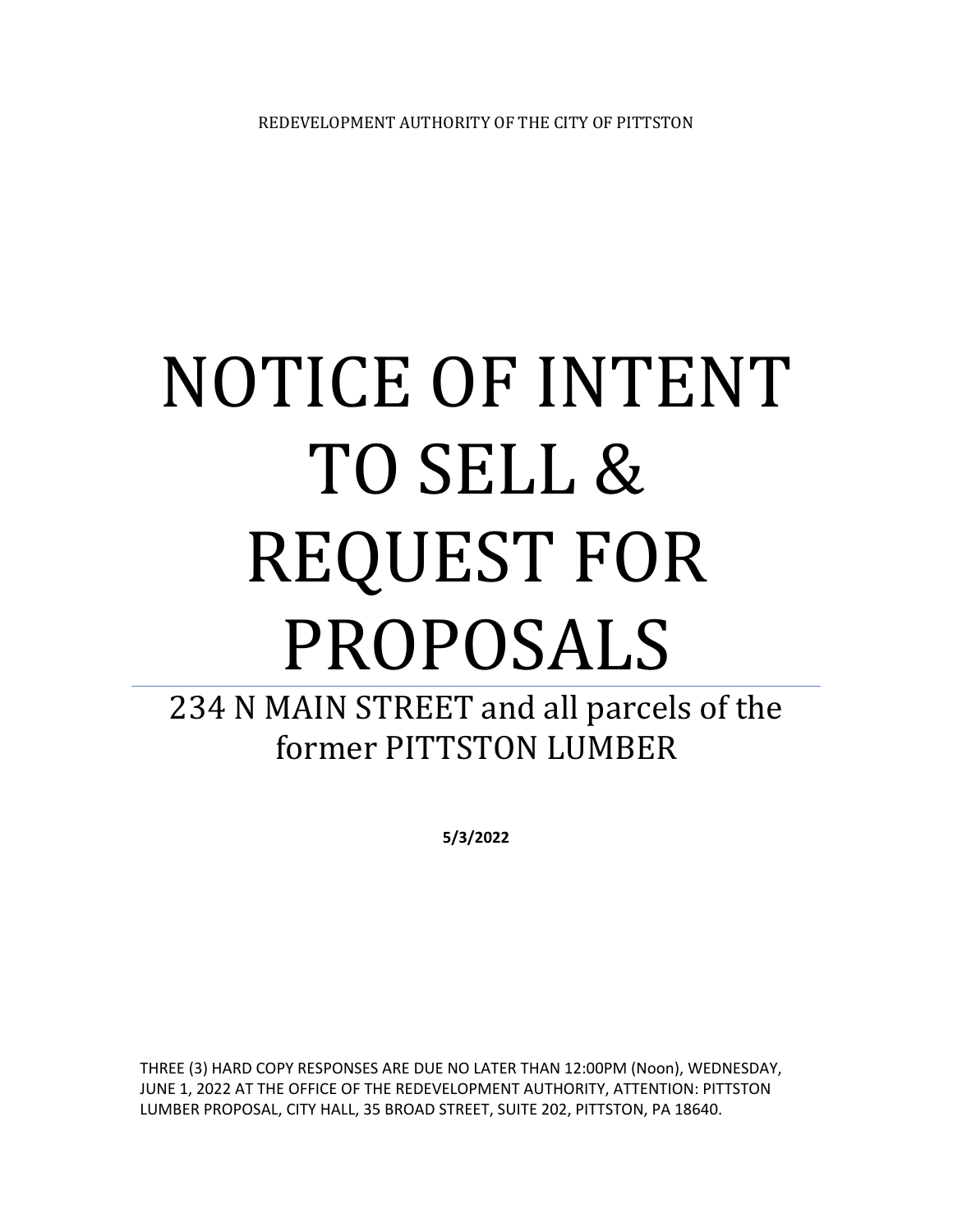### **REQUEST FOR PROPOSALS 234 N MAIN STREET/PITTSTON LUMBER, PITTSTON**

#### **PURPOSE:**

The Redevelopment Authority of the City of Pittston is seeking proposals for the purchase and development of 234 N Main Street and all of the parcels associated with the former Pittston Lumber. Part of the property is located in the City's Zoned Central Business District/Main Street Overlay and part is located in the Industrial Zoning District.

The goal of this RFP is to find an individual or developer who can acquire this property and develop the property in the spirit of the ongoing City's Revitalization including the planned developments in this area.

#### **WHO MAY RESPOND:**

Any individual, corporation or partnership with relevant experience may respond. A respondent must and shall provide proof of financial capability to complete the project without City/Authority funding.

#### **THE DEVELOPMENT SITE:**

The site consists of multiple parcels along North Main Street near the intersection of Parsonage Street. The site is known as the former Pittston Lumber (234 & 334 N Main Street). The site includes the former retail store, workshop, attached material storage area and garage, driveway with direct access to the lumberyard, and the lumberyard which also has direct Main Street access. The driveway has a permanent easement for access during "typical business hours" with the adjacent property. The full site is approximately 3+ acres.

#### **APPRAISAL:**

The Redevelopment Authority obtained an appraisal of the property from Van Fleet Appraisals Inc. (Clarks Summit, PA) which is dated April 24, 2022. Using the Direct Sales Comparison Approach the Indicated Market Value of the Property is \$525,000.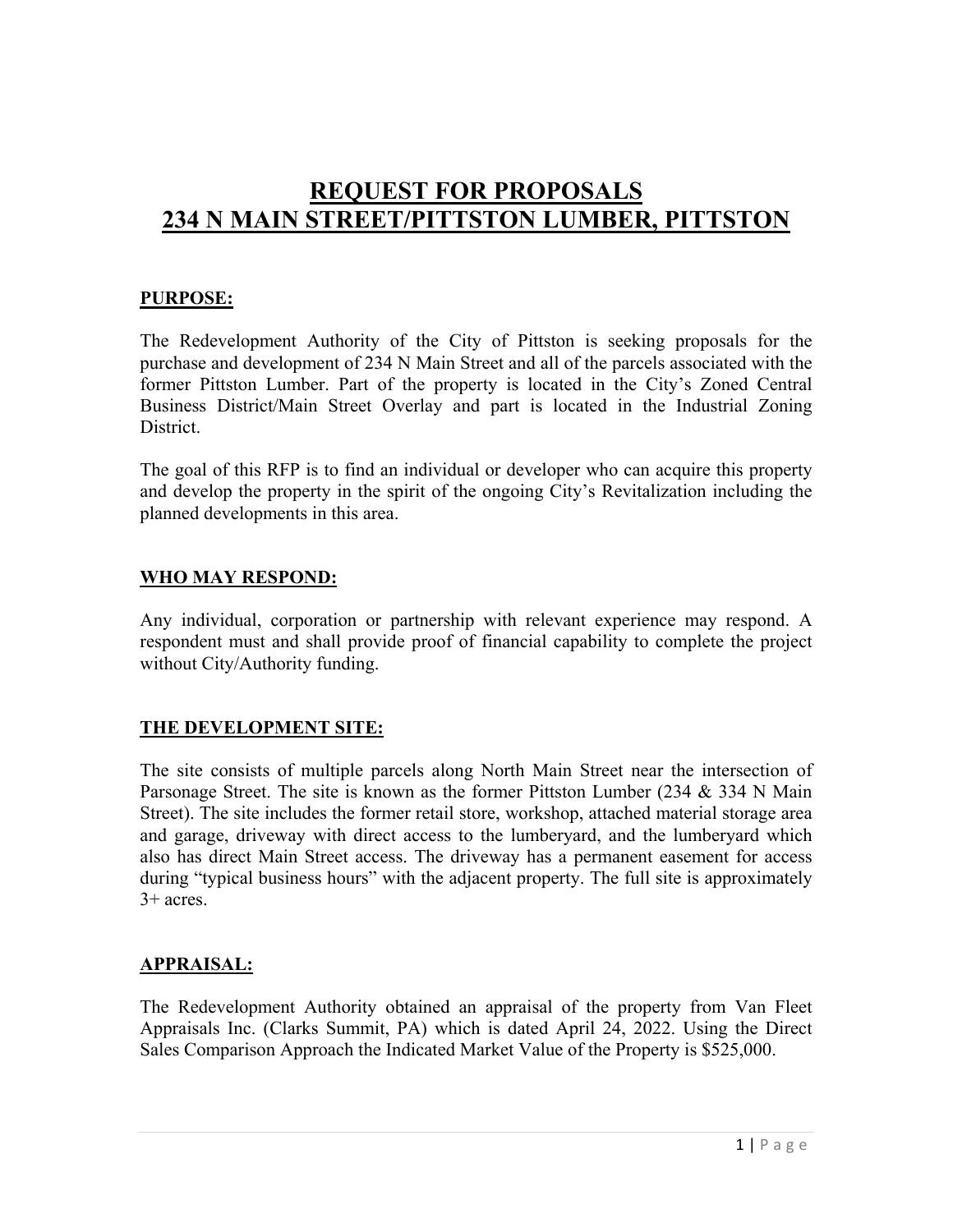#### **OBJECTIVE:**

To return the property to the tax rolls and build upon the redevelopment of the City.

#### **ZONING:**

The site is located in the Central Business/Main Street Overlay District and Industrial District. A copy of the Zoning Ordinance may be obtained by contacting Zoning Officer Harry Smith at 570-654-0513 or visiting www.pittstoncity.org/city-dept/codeenforcement/zoning.

#### **TIMELINE:**

Bids are due by Noon, June 1, 2022. Upon evaluation of bids the Authority may or may not conduct interviews at the June  $7<sup>th</sup>$  meeting, to be determined by the Executive Director. It is expected the closing shall occur in late summer 2022.

#### **SUBMISSION REQUIREMENTS:**

- 1. Fully complete the attached "Real Estate Property Development Application" and attached any relevant information/documentation.
- 2. Please note there is no minimum bid for the property. However, respondents should take into consideration the Appraised Value of the property and their proposed investment when proposing a purchase price. If submitting an offer less than the appraised value, respondent should provide a justification as to why.

#### **EVALUATION CRITERIA:**

The Redevelopment Authority Executive Director and designated staff will review submissions and evaluate them on the following criteria. The below listed criteria is not meant to be a rigid evaluation criterion, but a basic understanding of how the evaluators will review submissions.

- $\triangleright$  Developer's past success and experience
- $\triangleright$  Compatibility with desired objective and how the proposed project fits within the existing neighborhood and City overall
- $\triangleright$  Capability of the developer to complete the project within the timeline
- $\triangleright$  Proposed purchase price of the Redevelopment Authority property

#### **RFP TIMELINE:**

This RFP will be publicly advertised beginning Thursday, May  $5<sup>th</sup>$ . Copies of this RFP will be available at the Redevelopment Authority's office, website, via email, and fax. Hard Copy proposals will be accepted at the Authority's office until 12:00PM (noon), Wednesday, June  $1<sup>st</sup>$ . The Board may consider action on the proposals on or after their Board meeting scheduled for 6:00PM, Tuesday, November 7<sup>th</sup>.